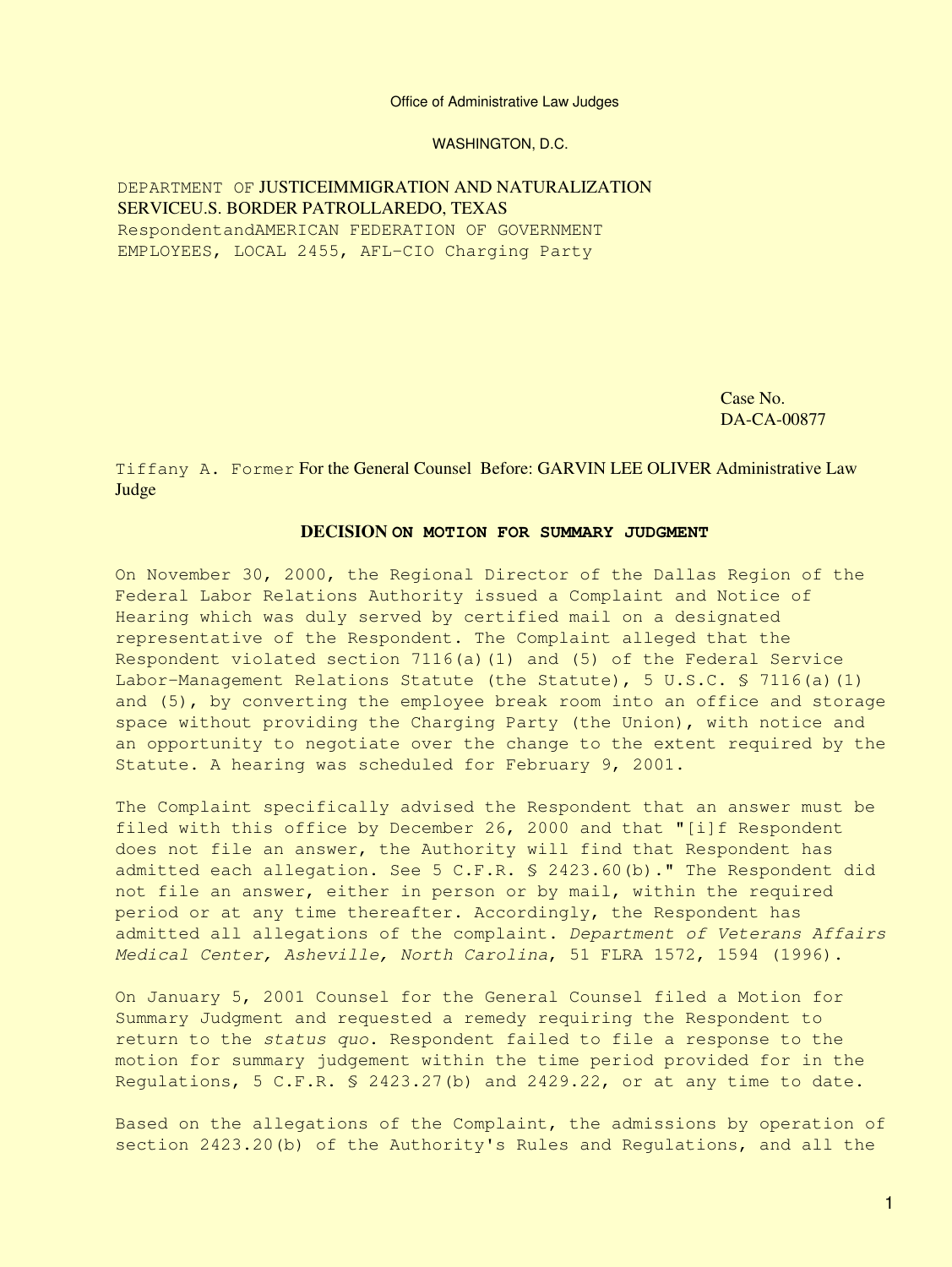pleadings, it appears that there are no genuine issues of material fact and that the General Counsel is entitled to Summary Judgment as a matter of law. Accordingly, I make the following findings of fact, conclusions of law, and recommendations.

#### **Findings of Fact**

The Respondent, Department of Justice, Immigration and Naturalization Service, U.S. Border Patrol, Laredo, Texas, is an agency under 5 U.S.C. § 7103(a)(3).

The American Federation of Government Employees, AFL-CIO (AFGE), is a labor organization under 5 U.S.C. § 7103(a)(4) and is the exclusive representative of a unit of employees appropriate for collective bargaining at the U.S. Border Patrol. The American Federation of Government Employees, Local 2455 (the Union), is an agent of AFGE for the purpose of representing employees of Respondent within the unit.

On or about August 2000 the Respondent, through John Montoya, Chief Patrol Agent, a supervisor or management official under 5 U.S.C. § 7103(a)(10) and (ll), converted the break room in the Laredo Border Patrol Sector Headquarters into an office and storage room, preventing bargaining unit employees from utilizing the break room for four-five weeks, and permanently reducing the size of the break room.

The Respondent implemented the change without providing the Union with notice and an opportunity to negotiate over the change to the extent required by the Statute.

#### **Discussion and Conclusions**

Before implementing a change in conditions of employment affecting bargaining unit employees, an agency is required to provide the exclusive representative with notice of, and an opportunity to bargain over, those aspects of the change that are within the duty to bargain. *See Federal Bureau of Prisons, Federal Correctional Institution, Bastrop, Texas,*

55 FLRA 848, 852 (1999)(*FCI, Bastrop*); *U.S. Army Corps of Engineers, Memphis District, Memphis, Tennessee,* 53 FLRA 79, 81 (1997). Absent a waiver of bargaining rights, the mutual obligation to bargain must be satisfied before changes in conditions of employment are implemented. *Id.; National Weather Service Employees Organization and U.S. Department of Commerce, National Oceanic and Atmospheric Administration, National Weather Service*, 37 FLRA 392, 395 (1990).

The nature of the change in conditions of employment that management proposes to make dictates the extent of its duty to bargain. If the change is substantively negotiable, a union may bargain over the actual decision whether the change should be made. *See, e.g., Department of the Navy, Puget Sound Naval Shipyard, Bremerton, Washington*, 35 FLRA 153, 155 (1990). If the decision to change a condition of employment constitutes the exercise of a management right under section 7106 of the Statute, the substance of the decision to make the change is not negotiable, but the agency is nonetheless obligated to bargain over the impact and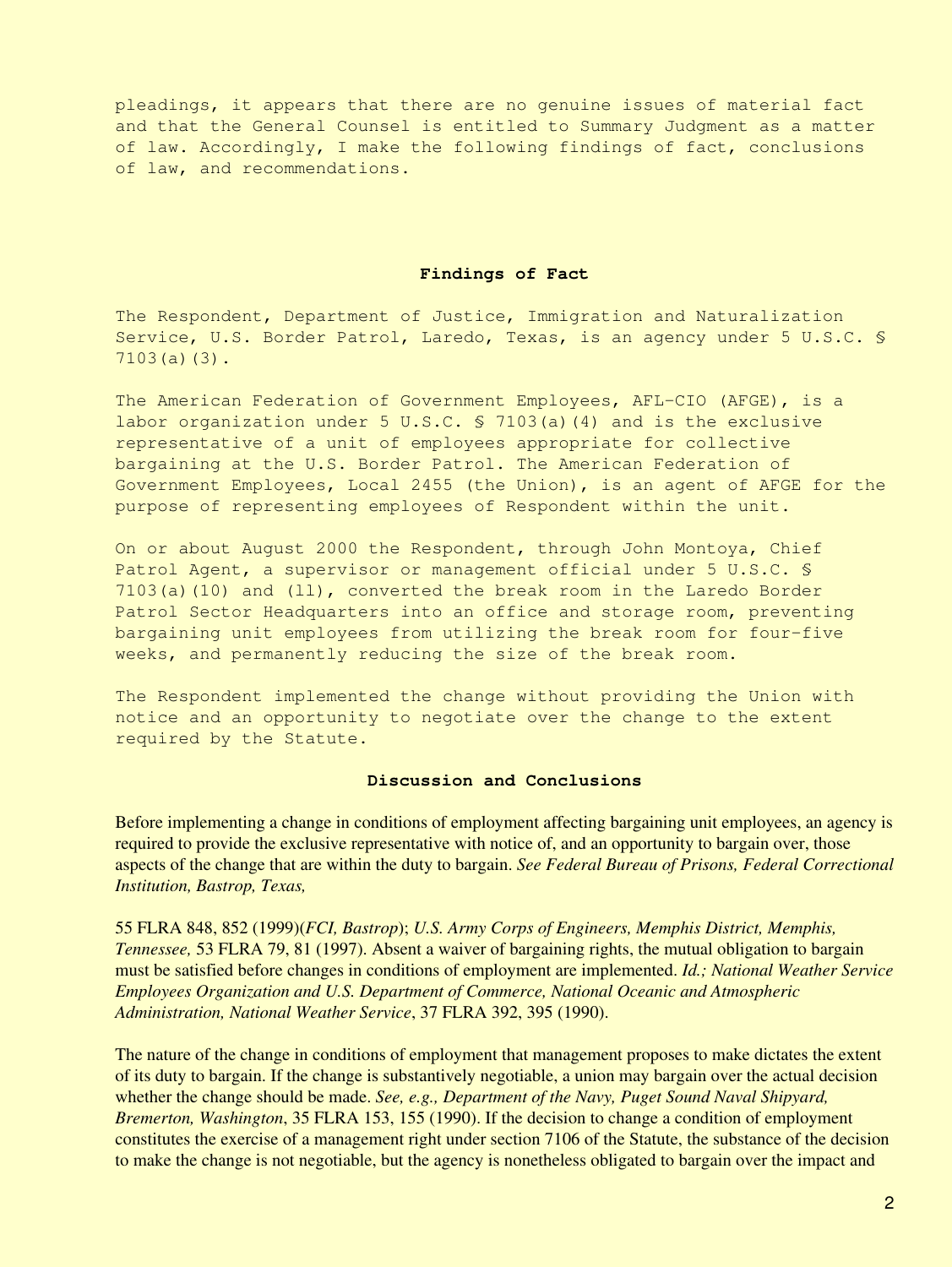implementation of that decision if the resulting change will have more than a *de minimis* effect on conditions of employment. *See Department of Health and Human Services, Social Security Administration*, 24 FLRA 403, 407-08 (1986). In such circumstances, an agency which fails to provide adequate prior notice of the change to the affected employees' exclusive representative or rejects the union's timely request for negotiations pursuant to section  $7106(b)(2)$  and  $(3)$  of the Statute will be found to have violated section 7116(a)(1) and (5) of the Statute. *See FCI, Bastrop*, 55 FLRA at 852, and cases cited.

Based on the admitted material facts by operation of section 2423.20(b) of the Authority's Rules and Regulations, it is concluded that the Respondent violated section  $7116(a)(1)$  and  $(5)$  of the Statute, as alleged, by converting the employee break room into office and storage space without providing the Union with notice and an opportunity to negotiate over the change to the extent required by the Statute. Consistent with established precedent and in the absence of any specific evidence that a *status quo ante* remedy would be disruptive to the efficiency and effectiveness of the Respondent's operations, a *status quo ante* remedy is deemed appropriate. *See U.S. Department of Justice, Immigration and Naturalization Service, Washington, DC*, 56 FLRA 353, 358-60 (2000).

Based on the above findings and conclusions, it is recommended that the Authority issue the following Order:

#### **ORDER**

Pursuant to section 2423.41(c) of the Authority's Rules and Regulations and section 7118 of the Federal Service Labor-Management Relations Statute, it is hereby ordered that the Department of Justice, Immigration and Naturalization Service, U.S. Border Patrol, Laredo, Texas, shall:

1. Cease and desist from:

(a) Converting the employee break room in the Laredo Border Patrol Sector Headquarters into an office and storage room without first notifying the American Federation of Government Employees, Local 2455, AFL-CIO, the agent of the exclusive representative of its employees, and affording the Union an opportunity to negotiate to the extent required by the Federal Service Labor-Management Relations Statute.

(b) In any like or related manner, interfering with, restraining, or coercing its employees in the exercise of their rights assured by the Federal Service Labor-Management Relations Statute.

2. Take the following affirmative action in order to effectuate the purposes and policies of the Federal Service Labor-Management Relations Statute:

(a) Upon request of the American Federation of Government Employees, Local 2455, AFL-CIO, return the break room to its condition prior to the change.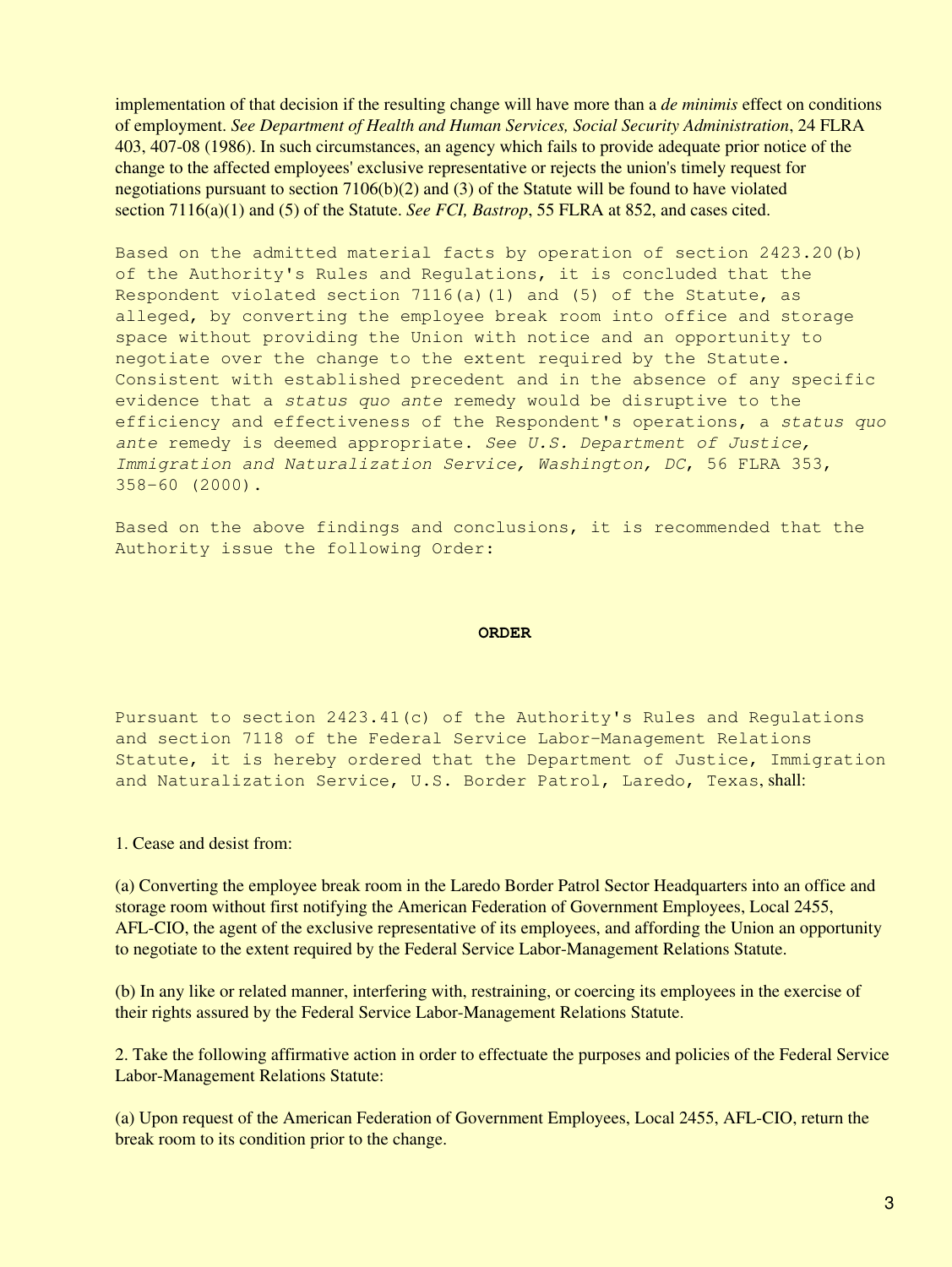(b) Notify the American Federation of Government Employees, Local 2455, AFL-CIO, of any proposed change in the break room or in any other condition of employment and afford the Union an opportunity to bargain to the extent required by the Federal Service Labor-Management Relations Statute.

(c) Post at its facilities in the Laredo, Texas Sector**,** where bargaining unit employees represented by the American Federation of Government Employees, Local 2455, AFL-CIO, are located, copies of the attached Notice on forms to be furnished by the Federal Labor Relations Authority. Upon receipt of such forms, they shall be signed by the Chief Border Patrol Agent, and shall be posted and maintained for 60 consecutive days thereafter, in conspicuous places, including all bulletin boards and other places where notices to employees are customarily posted. Reasonable steps shall be taken to ensure that such Notices are not altered, defaced, or covered by any other material.

(d) Pursuant to section 2423.41(e) of the Authority's Rules and Regulations, notify te Regional Director, Dallas Regional Office, Federal Labor Relations Authority, in writing, within 30 days from the date of this Order, as to what steps have been taken to comply herewith.

Issued, Washington, DC, January 25, 2001.

## GARVIN LEE OLIVER

\_\_\_\_\_\_\_\_\_\_\_\_\_\_\_\_\_\_\_\_\_\_\_\_\_\_\_

Administrative Law Judge

## **NOTICE TO ALL EMPLOYEES**

## **POSTED BY ORDER OF THE**

## **FEDERAL LABOR RELATIONS AUTHORITY**

The Federal Labor Relations Authority has found that the Department of Justice, Immigration and Naturalization Service, U.S. Border Patrol, Laredo, Texas, violated the Federal Service Labor-Management Relations Statute, and has ordered us to post and abide by this Notice.

#### **WE HEREBY NOTIFY OUR EMPLOYEES THAT**:

WE WILL NOT convert the employee break room in the Laredo Border Patrol Sector Headquarters into an office and storage room without first notifying the American Federation of Government Employees, Local 2455, AFL-CIO, the agent of the exclusive representative of our employees, and affording the Union an opportunity to negotiate to the extent required by the Federal Service Labor-Management Relations Statute.

WE WILL NOT in any like or related manner, interfere with, restrain, or coerce our employees in the exercise of their rights assured by the Federal Service Labor-Management Relations Statute.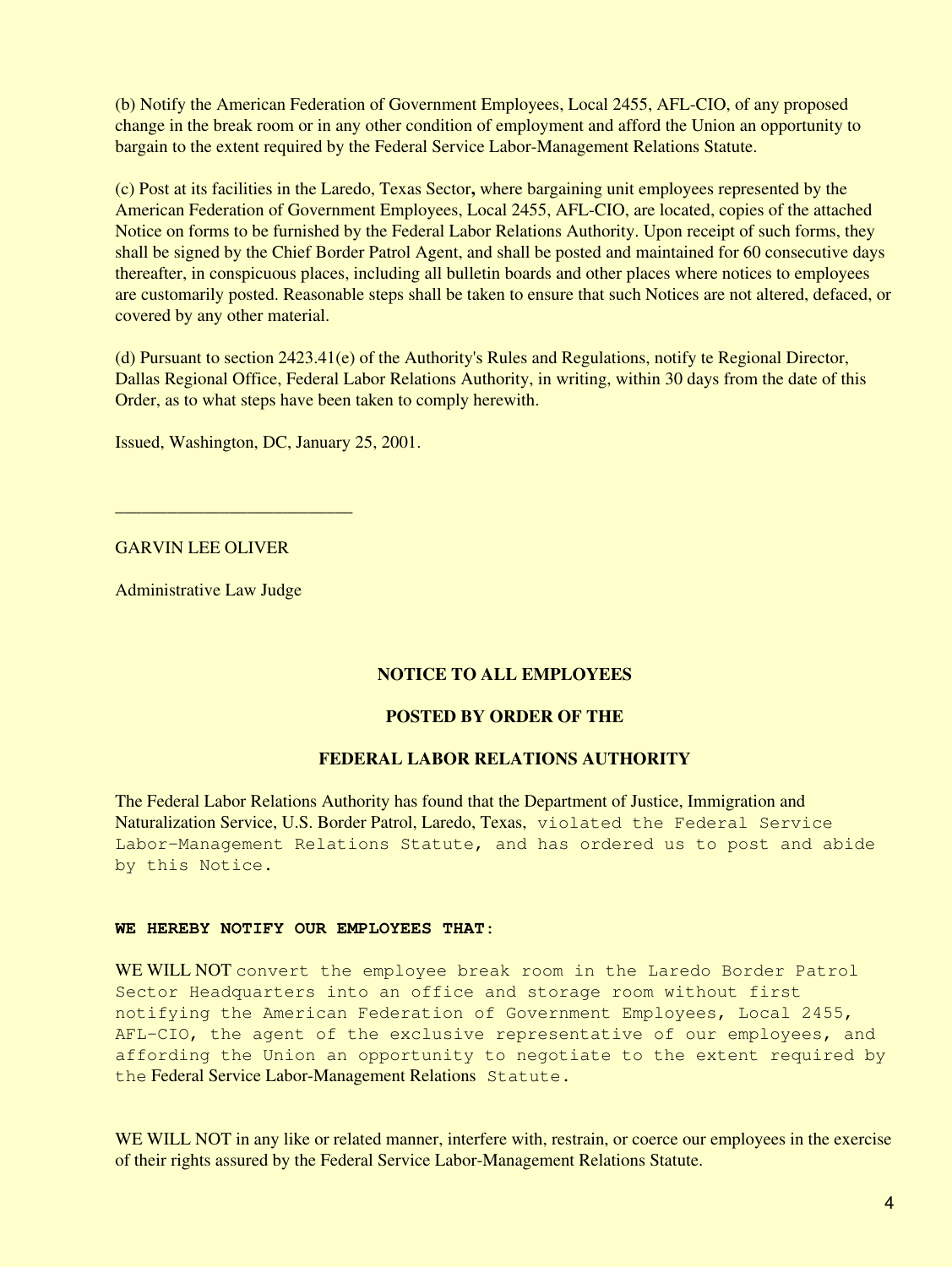WE WILL, upon request, of the American Federation of Government Employees, Local 2455, AFL-CIO, return the break room to its condition prior to our change.

WE WILL, notify the American Federation of Government Employees, Local 2455, AFL-CIO, of any proposed change in the break room or in any other condition of employment and afford the Union an opportunity to bargain to the extent required by the Federal Service Labor-Management Relations Statute.

(Respondent/Activity)

\_\_\_\_\_\_\_\_\_\_\_\_\_\_\_\_\_\_\_\_\_\_\_\_\_\_\_\_\_\_\_\_\_\_\_\_

Dated: Exercise By:

(Signature) (Title)

This Notice must remain posted for 60 consecutive days from the date of posting and must not be altered, defaced, or covered by any other material.

If employees have any questions concerning this Notice or compliance with any of its provisions, they may communicate directly with the Regional Director, Dallas Regional Office, Federal Labor Relations Authority, whose address is:

525 Griffin Street, Suite 926, Dallas, TX 75202 and whose telephone number is: (214)767-4996.